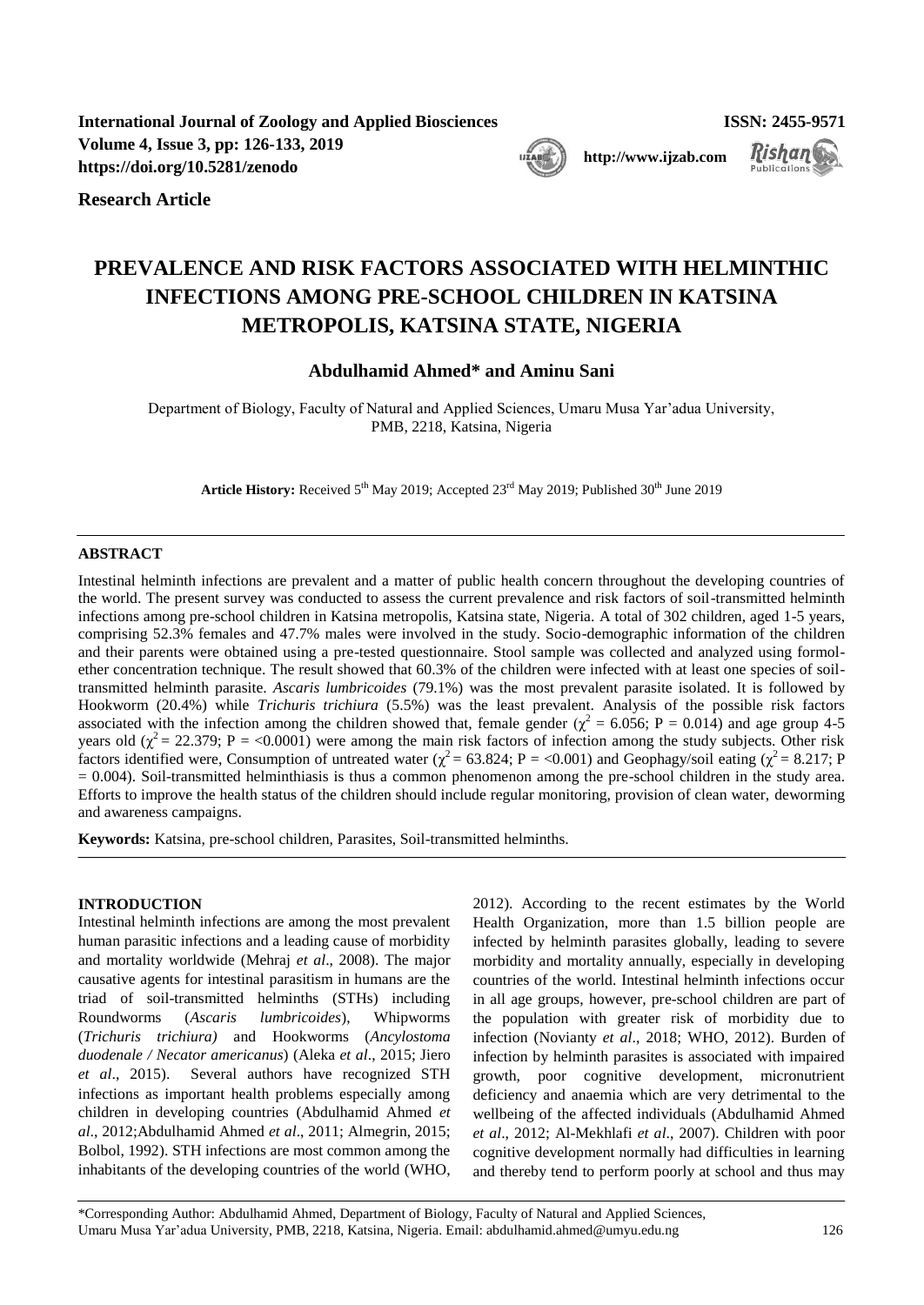fail to reach their potentials in life [\(Miguel & Kremer,](#page-6-5)  [2004\)](#page-6-5). Similarly, anaemia leads to several other comorbidities among the affected individuals and may even lead to death[\(WHO, 2008\)](#page-7-1).

Several epidemiological studies had indicated high prevalence rates of intestinal helminth infections among Nigerian children [\(Adeyeba & Akinlabi, 2002](#page-5-4)[;Luka](#page-6-6) *et al*., [2000;](#page-6-6) [Wagbatsoma & Aisien, 2005\)](#page-7-2). Studies had also indicated a direct correlation between the burden of intestinal helminth infections with iron-deficiency anaemia and nutritional deficiencies [\(Al-Mekhlafi](#page-6-7) *et al*., 2008) as well as with educational achievement [\(Shariff](#page-7-3) *et al*., 2000). An earlier survey by [Onadeko & Ladipo, \(1989\)](#page-6-8), revealed that majority of Nigerian children from low socioeconomic class have been found to be anaemic, stunted with retarded growth and under-weight due to malnutrition. Intestinal worm infections thrive in communities with poor housing plans, poor sanitation, inadequate water supplies, poor health care status, low level of education and low income [\(Crompton & Whitehead, 1993;](#page-6-9) [Nmorsi](#page-6-10) *et al*., [2009\)](#page-6-10). In Nigeria, intestinal helminth infections have continued to prevail because of low levels of living standards, poor environmental sanitation and ignorance of simple health-promoting behaviors [\(Nwosu, 1981\)](#page-6-11). Young children (0-5 years of age) harbor heavy intestinal parasitic infections and thus are a good study group as they constitute the group with high potentials for contaminating the environment and transmitting these infections [\(Albonico](#page-6-12) *et al*., 2002). The public health importance of intestinal parasites is due to high morbidity in pre-school and school age children which are the most affected due to the heavy infections they harbor and because of their vulnerability to nutritional deficiencies (Luka *et al*[., 2000\)](#page-6-6). According to [\(Crompton, 1985\)](#page-6-13), the intestinal nematode *Ascaris lumbricoides* alone, infects approximately 25% of the world's population annually, although the infections are often asymptomatic, their effects are enormous and may contribute substantially to child morbidity especially when associated with malnutrition, anaemia, enteric diseases and vitamin A deficiency.

In view of the negative socio-economic impact of these parasitic infections on children, there is the need for the development of good preventive and control measures to ensure proper eradication. This cannot be done effectively without baseline data on the occurrence of parasitic infections in the areas mostly affected. The occurrence of intestinal parasitic infections among pre-school children in Nigeria is largely unreported (Kirwan *et al*[., 2009\)](#page-6-14). Accordingly, published data on the status of helminthiasis among pre-school children in Katsina area is very scanty. Hence, this research was designed to assess the prevalence and risk factors for helminthiasis among pre-school children in the study area. Data from this research provides an insight on the situation on ground for proper diagnosis, planning and implementation of control programmes in the area.

## **MATERIALS AND METHODS**

#### **Study Area**

The study was carried out in Katsina urban area, Katsina state, Nigeria. Katsina town is the administrative headquarter of Katsina state, Nigeria. The town lies approximately on Latitude 12°59' North of the Equator and Longitude 7°36' East of Greenwich Meridian at an altitude of about 519 metres above sea level. The 2018 estimates put the town's population at 432,149 people (World population reviews, 2018).

## **Study Population and its Selection**

The study was carried out in Katsina metropolis of Katsina state Nigeria. The sample population for this study was selected using the random sampling method and the residence areas were selected based on stratification pattern [\(Jelliffe, 1966\)](#page-6-15). The inner core area, the working class area and the peripheral area mostly for top civil servants in the area were stratified for the purpose of sample selection.

The children were therefore categorized according to the areas. A random sampling technique was used to select the children in each category. The number of children studied in each group was calculated by probability proportional to the size of the actual number of children in each locality. Selection of the children was then made by systematic sampling with a random chart, having calculated the sampling interval for each neighborhood. Accordingly, out of the 330 children enrolled for the study, 302 children were able to participate fully at all stages of the research and thus constitute the number used in the final analysis.

## **Ethical Consideration**

Before embarking on the study, permission was obtained from the Departmental research committee after careful scrutiny of the research proposal. Similarly, meetings were held with the parents of the children to request for their consent before being enrolled as participants in the research. At each point, the parents were informed that participation in the research is voluntary; hence they may decide to withdraw themselves and their children at any point without necessarily giving prior notice. They were also informed that all information gathered will be kept confidential and used exclusively for research purposes. Furthermore, all procedures followed in the conduct of this research were in accordance with the ethical standards approved by the University's Board of Research and the State Ministry of Health. It is also in accordance with the Helsinki Declaration (1975) on the use of human subjects in research.

## **Data Collection and Faecal Examination**

Socioeconomic data of the selected children and their parents were entered into a pretested questionnaire. The questionnaires sought for information including, source of water, cleanliness, toilet facilities, geophagy, playing barefooted, education of the parents etc. Early morning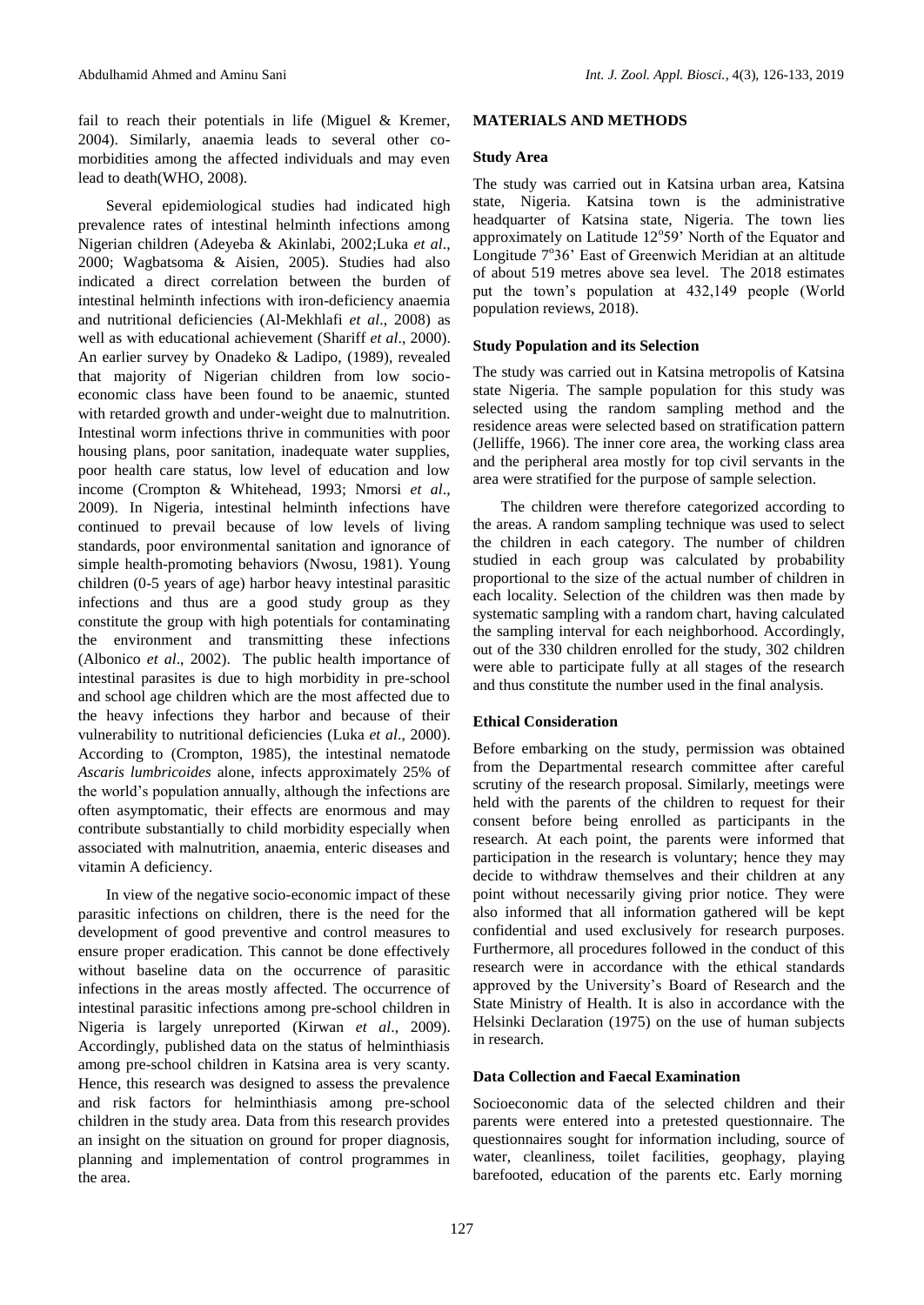stool of each selected child was collected in clean stool sample bottles with wide mouth and screw caps. Each bottle was clearly labeled with the respective child's serial number for easy identification. Demonstration was done by the researcher on how to collect the stool sample to avoid possible contamination during collection. All the stool samples collected were preserved with 5% formalin and transported immediately to the laboratory in the Department of Biology of Umaru Musa Yar'adua University Katsina, for further analysis.

Formol-ether concentration technique as recommended by [WHO, \(1991\)](#page-7-4), was used for the stool analysis. Approximately one gram of faeces was suspended in 10ml of 10% formaldehyde solution and mixed with a glass rod. The suspension was passed through a funnel covered with a gauze pad into a centrifuge tube. Then 3 ml of ether was added and the suspension was mixed for 1 minute. The tubes were centrifuged for 1 minute at 4000 rpm. Thereafter, the tubes were removed from the centrifuge machine and the supernatant discarded leaving the sediment. The sediment was examined by sampling a drop with a Pasteur pipette and depositing it on a glass slide and mounted on a microscope. The stool sample is examined using x10 and x40 objectives with condenser iris placed very close so as to give good contrast [\(Cheesbrough, 2006\)](#page-6-16).

#### **Statistical Analysis**

All the data obtained was entered into an SPSS (Statistical Package for Social Sciences) file and processed using the SPSS software version 20.0 for windows. The data was thoroughly cleaned to ensure that all possible errors during entry were avoided before analysis. Prevalence was determined according to [\(Margolis, Esch, Holmes, Kuris, &](#page-6-17)  [Schad, 1982\)](#page-6-17). Chi-square statistics was used to assess the possible risk factors associated with the infection. Descriptive statistics were used to calculate the frequencies and percentages of the different variables assessed.

## **RESULTS AND DISCUSSION**

The study on the prevalence of intestinal helminth infections among Pre-school children in Katsina metropolis was conducted between the months of March to August, 2016. A total of three hundred and two (302) children aged  $1 - 5$  years, fully took part in the research. The children were categorized by age group was into two groups viz; 1 - 3years and 4 - 5years. The age group 1 - 3 years comprises of 140 children or 46.4% of the study subjects, while those 4 - 5 years were 162 (53.6%). Gender wise grouping showed that there were 144 (47.7%) males and 158 (52.3%) females. Socio-economic profile of the parents showed that 170 (56.3%) of the fathers/guardians of the children had at least 6-years formal education while 132 (43.7%) had no formal education. Moreover, majority (66.2%) of the mothers of the children had at least 6-years formal education, while the rest (37.8%) of the mothers had no formal education. Regarding the possession of toilet facilities, our findings showed that almost all the houses posses' toilets. Categorisation of the toilets types into pit, flush and others, indicated that about half (50.3%) of the subjects had pit toilets in their houses, 21.2% had flush toilets while 28.5% used other means for defaecation. Hand washing habit before and after eating were also assessed and found that all the studied subjects had their hands always washed before and after eating. The general sociodemographic characteristics of the study population and their parents are shown on (Table 1).

Our survey of STH infections among the study population showed that One hundred and eighty-two (182) out of the 302 pre-school children that participated in this survey or 60.3% of the children were positive for at least one STH species. The result indicated that the trio of *Ascaris lumbricoides, Trichuris trichiura* and the Hookworms were all prevalent among the children. *A. lumbricoides* (79.1%) was the most prevalent parasite afflicting the children; it was followed by Hookworm with 20.9% while *T. trichiura* was the least prevalent with 5.5%. Moreover, most of the infections occur as single status infections accounting for 94.6% while mixed infections accounted for only 5.4% of all the infections among the study children, as shown on (Table 2).

The findings from this study showed that, the females had the higher prevalence of infections in general with more than 70% of them being infected as compared to the males with a total prevalence of 52.8%. Moreover, in terms of age groups, our findings revealed that the children aged 4 - 5 years had a higher prevalence rate with 82.7% of them infected by the helminths, as compared to those aged  $1 - 3$ years who had a prevalence of 41.4%. The general prevalence of infection by gender and age among the study population is shown on (Table 3).

Based on the findings from this study, several factors could be responsible for the high rate of infection among the study population involved in this survey. For instance, the result of the survey as analysed using the Chi-square statistics indicated that age 4-5 years (OR, 0.19; CI, 0.09- 0.39;  $\chi^2 = 22.379$ ; P = <0.001), female gender (OR, 0.44; CI, 0.22-0.85;  $\chi^2 = 6.056$ ; P = 0.014), drinking of untreated water (OR, 0.03; CI, 0.01-0.08;  $\chi^2 = 63.824$ ; P = <0.001) and Geophagia or soil eating (OR, 2.67; CI, 1.35-5.26;  $\chi^2$  = 8.217;  $P = 0.004$ ) were the major risk factors associated with the infections among the children that participated in this research. However, Mother's education status ( $\chi^2$  = 2.772; P = 0.096), Father's education status ( $\chi^2$  = 0.169; P = 0.681) and Playing bare footed ( $\chi^2 = 2.776$ ; P = 0.096) did not show any significant association with infection among the children. The details of the possible risk factors associated with STH infections among the subjects are shown on (Table 4).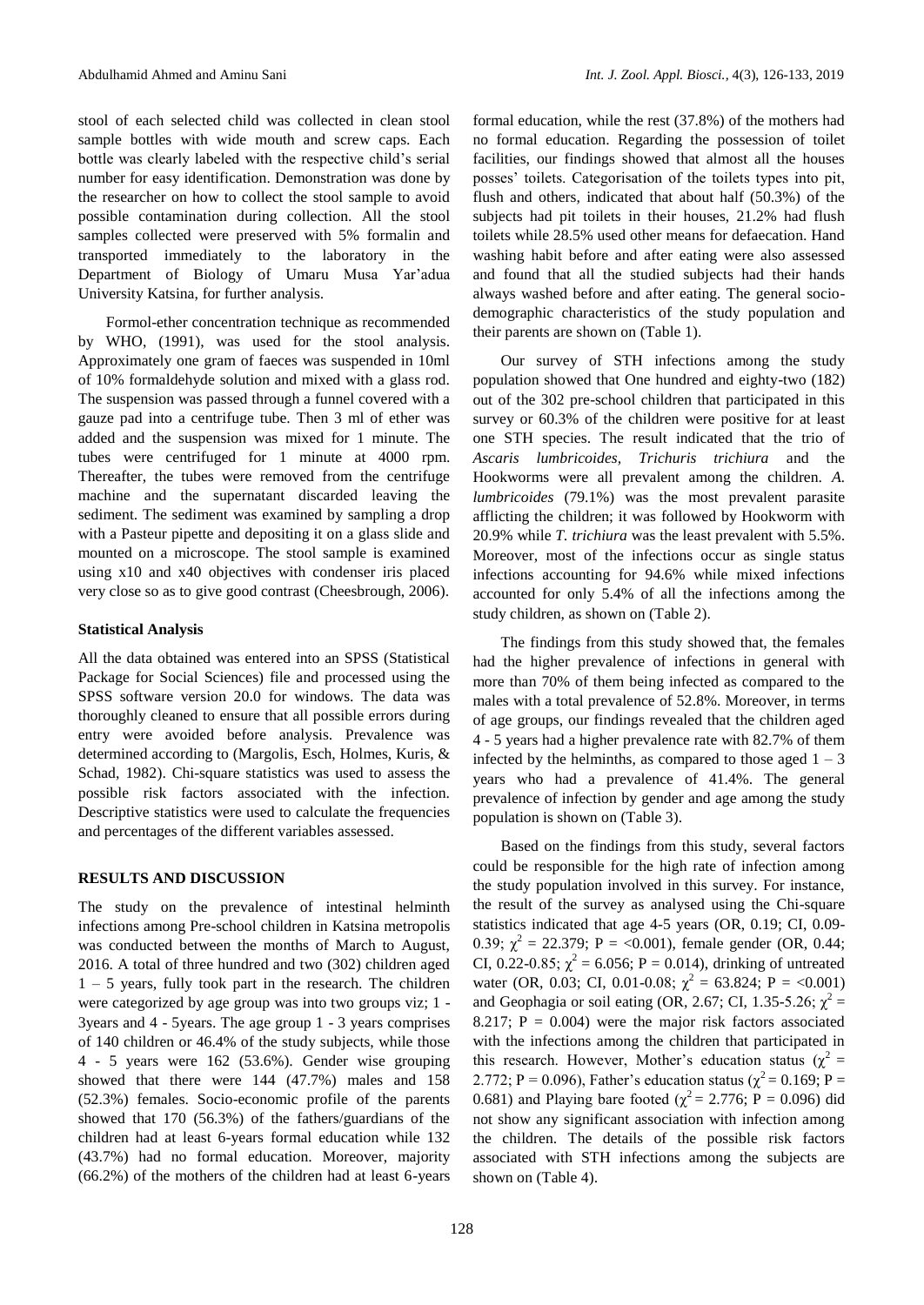## **Table 1.** Some socio-demographic characteristics of the study population  $(N = 302)$ .

| Characteristic                      | Number       | $\%$             |  |  |  |
|-------------------------------------|--------------|------------------|--|--|--|
| Gender                              |              |                  |  |  |  |
| Males                               | 144          | 47.7             |  |  |  |
| Females                             | 158          | 52.3             |  |  |  |
| Age group                           |              |                  |  |  |  |
| $1 - 3$ years                       | 140          | 46.4             |  |  |  |
| $4 - 5$ years                       | 162          | 53.6             |  |  |  |
| Father's education level            |              |                  |  |  |  |
| At least 6 years formal education   | 170          | 56.3             |  |  |  |
| No formal education                 | 132          | 43.7             |  |  |  |
| Mother's education level            |              |                  |  |  |  |
| At least 6 years formal education   | 200          | 66.2             |  |  |  |
| No formal education                 | 102          | 33.8             |  |  |  |
| Presence of toilet in the household |              |                  |  |  |  |
| Yes                                 | 302          | 100              |  |  |  |
| N <sub>o</sub>                      | $\mathbf{0}$ | $\mathbf{0}$     |  |  |  |
| Type of toilet facility             |              |                  |  |  |  |
| Pit                                 | 152          | 50.3             |  |  |  |
| Flush                               | 64           | 21.2             |  |  |  |
| Others                              | 86           | 28.5             |  |  |  |
| Hand washing before/after eating    |              |                  |  |  |  |
| Yes                                 | 302          | 100              |  |  |  |
| N <sub>o</sub>                      | $\mathbf{0}$ | $\boldsymbol{0}$ |  |  |  |
| Domestic water source               |              |                  |  |  |  |
| Treated                             | 144          | 47.7             |  |  |  |
| Untreated                           | 158          | 52.3             |  |  |  |
| Soil eating/Geophagy                |              |                  |  |  |  |
| Yes                                 | 144          | 47.7             |  |  |  |
| N <sub>o</sub>                      | 158          | 52.3             |  |  |  |
| <b>Playing Barefooted</b>           |              |                  |  |  |  |
| Yes                                 | 156          | 51.7             |  |  |  |
| N <sub>o</sub>                      | 146          | 48.3             |  |  |  |

**Table 2.** Identity and distribution of parasite species detected and type of infection.

| Variable                            | Frequency (%) |  |
|-------------------------------------|---------------|--|
| <b>Identity of Parasite species</b> |               |  |
| Ascaris lumbricoides                | 79.1          |  |
| Trichuris trichiura                 | 5.5           |  |
| Hookworm                            | 20.9          |  |
| Type of infection                   |               |  |
| Single                              | 94.6          |  |
| Mixed                               | 5.4           |  |
| Total prevalence                    | 60.3          |  |

**Table 3.** Prevalence of infection by gender and age group.

| Variable            | No. infected (%) with individual parasites |                  |          | Total $(\%)$ |
|---------------------|--------------------------------------------|------------------|----------|--------------|
| Gender              | Ascaris                                    | <i>Trichuris</i> | ookworm  |              |
| Male $(n=144)$      | 56 (73.7)                                  | 4(5.3)           | 16(21.0) | 76 (52.8)    |
| Female $(n=158)$    | 88 (75.9)                                  | 6(5.2)           | 22(18.9) | 116(73.4)    |
| Age group           |                                            |                  |          |              |
| 1-3 years $(n=140)$ | 40(69.0)                                   | 2(3.4)           | 16(27.6) | 58 (41.4)    |
| 4-5 years $(n=162)$ | 104(77.6)                                  | 8 (6.0)          | 22(16.4) | 134 (82.7)   |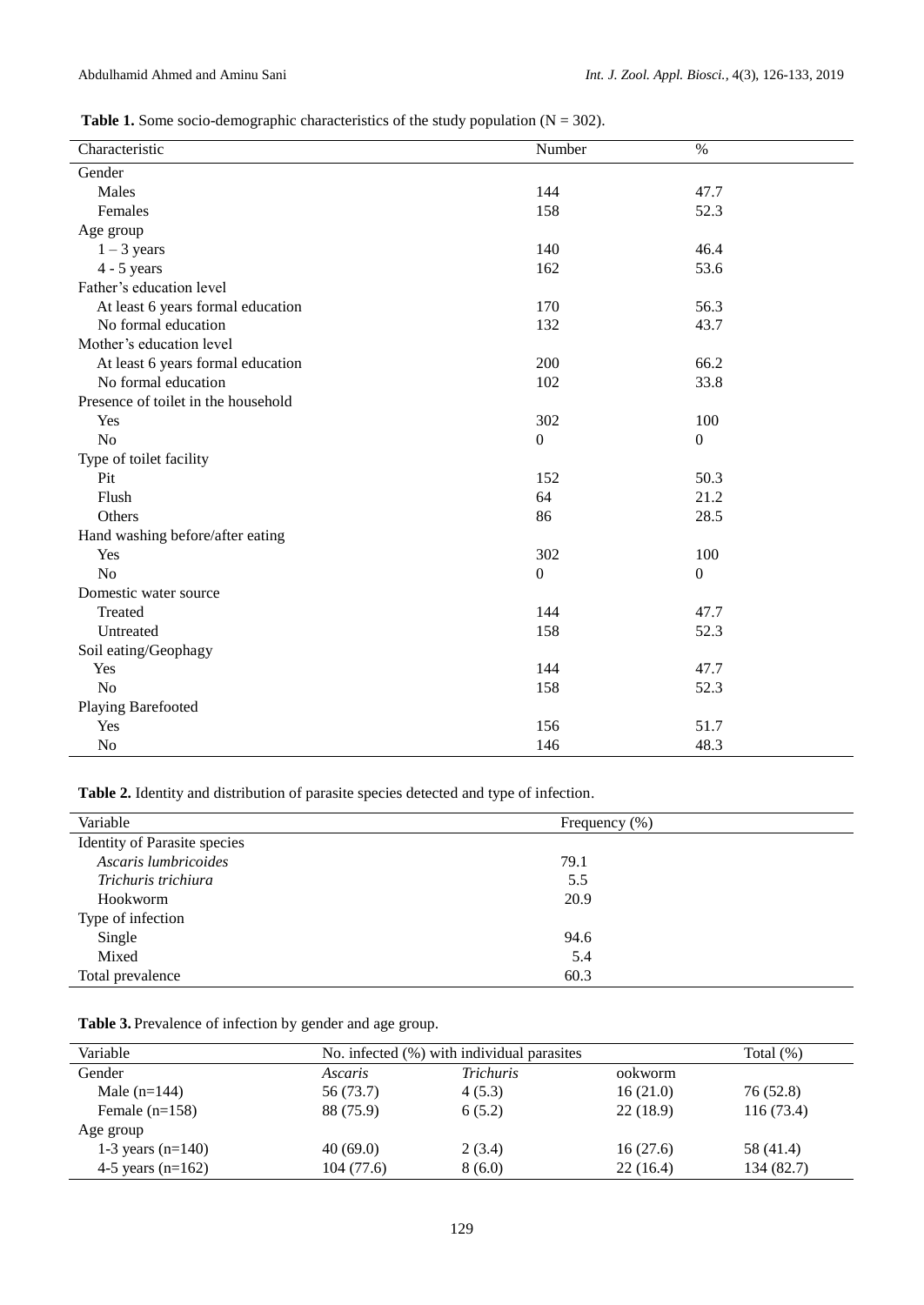|                                 | <b>STH</b> infection status |                  |            |  |
|---------------------------------|-----------------------------|------------------|------------|--|
| Variable                        | No. infected (%)            | OR (95% C.I.)    | P-value    |  |
| Gender                          |                             |                  |            |  |
| Female                          | 116(73.4)                   | 0.44(0.22, 0.85) | $0.014*$   |  |
| Male                            | 76 (52.8)                   |                  |            |  |
| Age group                       |                             |                  |            |  |
| $1-3$ years                     | 58 (41.4)                   | 0.19(0.09, 0.39) | $< 0.001*$ |  |
| 4-5 years                       | 134 (82.7)                  |                  |            |  |
| Father's education status       |                             |                  |            |  |
| $\geq$ 6 years formal education | 105(61.8)                   | 0.87(0.45, 1.68) | 0.681      |  |
| No formal education             | 87(65.9)                    |                  |            |  |
| Mother's education status       |                             |                  |            |  |
| $\geq$ 6 years formal education | 137(68.5)                   | 1.77(0.90, 3.55) | 0.096      |  |
| No formal education             | 55 (53.9)                   | 1                |            |  |
| Drinking water source           |                             |                  |            |  |
| Untreated                       | 143 (90.5)                  | 0.03(0.01, 0.09) | $< 0.001*$ |  |
| Treated                         | 49 (35.0)                   | 1                |            |  |
| Geophagy (Soil eating)          |                             |                  |            |  |
| Yes                             | 109(75.7)                   | 2.67(1.35, 5.26) | $0.004*$   |  |
| N <sub>0</sub>                  | 83 (52.5)                   |                  |            |  |
| Playing bare footed             |                             |                  |            |  |
| N <sub>0</sub>                  | 103(66.0)                   | 0.57(0.30, 1.11) | 0.096      |  |
| Yes                             | 89 (61.0)                   |                  |            |  |

**Table 4.** Risk factors for STH infection among the study population (N=302).

\*Significant risk factor; OR= Odds ratio; C.I. = Confidence interval.

The present survey attempts to examine the prevalence of soil transmitted helminths infections among pre-school children in Katsina metropolis. A total of three hundred and two (302) children fully participated in the survey after the consents of their parents were duly sought. Majority (52.3%) of the children that participated in the survey were females while the rest were males. Similarly, 53.6% of all the children that participated in the study were aged 4 - 5 years old, while the remaining were 1-3 years old. Moreover, the education profile of the parents showed that more than half of the parents (fathers and mothers) of the children were all educated having obtained at least 6 years' formal education. A survey of the sanitary profile of the households where the children belong indicated that all the houses had toilet facilities and all the parents indicated they washed the hands of their children before and after eating food or after going to the toilets.

The result of the parasitological survey of the children indicated that about two-thirds of all the children that participated in the survey were infected by at least one important Soil transmitted helminth namely; *Ascaris lumbricoides, Trichuris trichiura* or Hookworms. This result is similar with the findings from many previous researches from different parts of the country [\(Nmorsi](#page-6-10) *et al*[., 2009;](#page-6-10) [Salawu & Ughele, 2015;](#page-7-5) [Sowemimo & Asaolu,](#page-7-6)  [2011\)](#page-7-6). The consistency of our findings with previous findings could be associated with the general low level of hygiene, low level of epidemiological awareness among the people as well as the favourable environmental condition for the survival and development of the parasites that prevails all over the country. *Ascaris lumbricoides* was the

most prevalent helminth parasite encountered. It accounts for about 80 percent of all the infections among the study children. Our findings concur with the findings from other similar studies in Nigeria [\(Ahmed](#page-5-5) *et al*., 2003; [Nmorsi](#page-6-10) *et al*[., 2009;](#page-6-10) [Salawu & Ughele, 2015;](#page-7-5) [Udonsi](#page-7-7) *et al*., 1996). *Ascaris lumbricoides* is often said to be the most widespread of all the soil transmitted helminth parasites especially in Africa, China and some Latin American countries [\(Chan, 1997;](#page-6-18) [O'lorcain & Holland, 2000;](#page-6-19) [Shang](#page-7-8)  *et al*[., 2010\)](#page-7-8). *Ascaris* spreads more easily through contaminated foods, water or soil organic matter. The eggs remain viable under favourable conditions for more than one year [\(Chan, 1997\)](#page-6-18).

The prevalence of the infections were highest in the age group 4-5 years old as compared to that of the younger children aged  $\lt 4$  years, this showed that age had strong effects on both infection dynamics and epidemiological statistics and expressed the importance of this group as environment contaminators within the community. Our findings concur with the findings from previous similar researches (Chan *et al*[.,1994;](#page-6-20) [Mwambete & Kalison, 2006\)](#page-6-21). Children aged 4-5 years are likely to be more infected due to the fact that at this age bracket, children tend to be more separated with their mothers coupled with the fact that their immunity to parasitic infections is not well developed and that they play so much with soil. Similarly, at this stage in life many children from the habit of soil eating which could further expose them to infection as postulated earlier by [Stephenson](#page-7-9) *et al*. (2000). Children above 3 years are wiser enough to play outside their homes with friends and elders. Some of them have also commenced attending kindergarten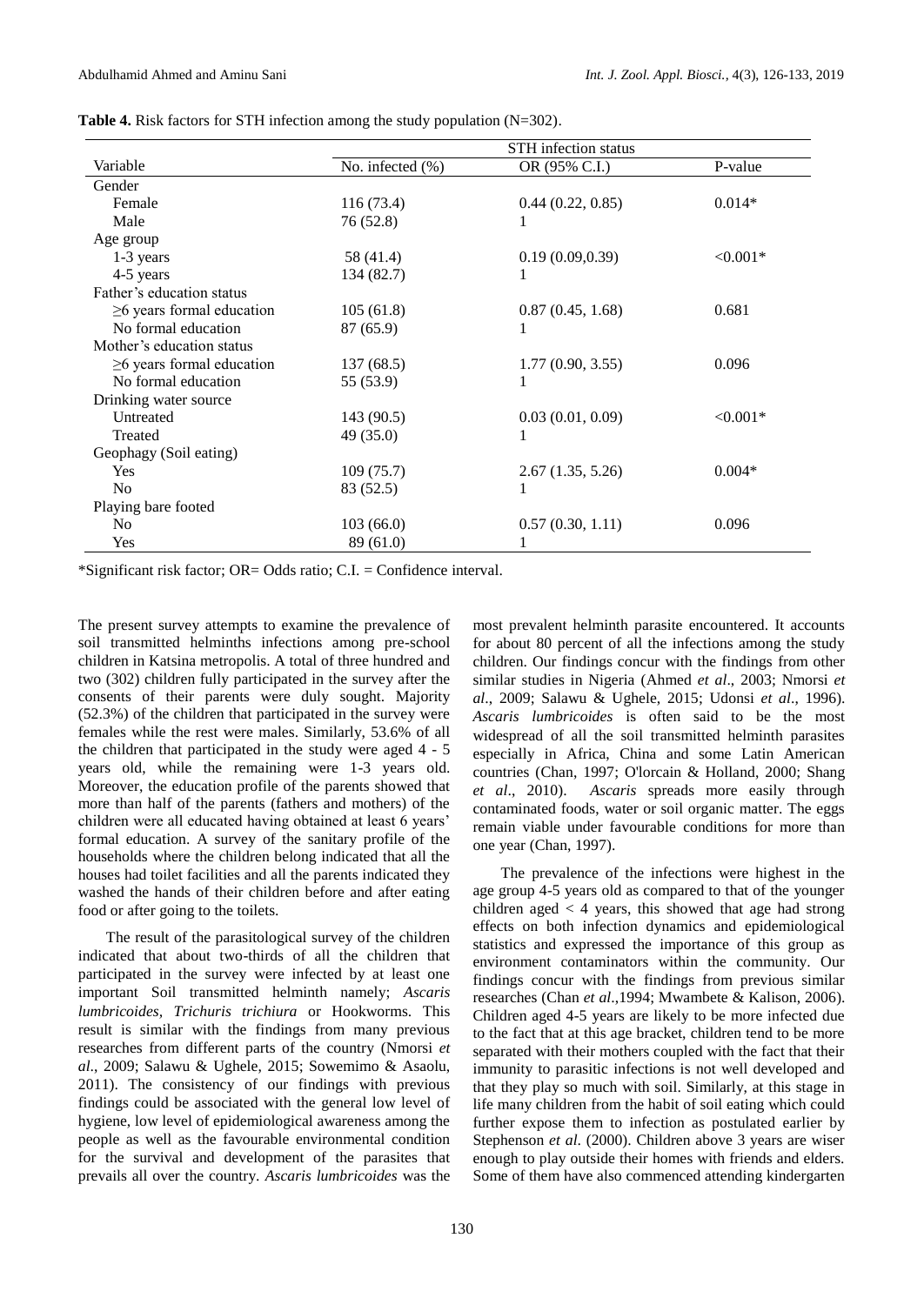classes where they could play around on school play grounds and class environs. This exposes them to possible risk of infection by helminth parasites.

Children are perhaps particularly at risk of ingestion of viable parasite eggs while playing on contaminated grounds. Moreover, larvae of Hookworms can easily penetrate the skin of children when in contact during play or when walking barefooted in contaminated environments. Children that are particularly in the habit of eating soil (geoghagy) are at greater risk of infection by these parasites. *Trichuris trichiura* is the least prevalent parasite among the children that participated in the survey. This agrees with findings from previous similar studies [\(Adeyeba & Dipeolu, 1984;](#page-5-6) [Wagbatsoma & Aisien,](#page-7-2) 2005). The least occurrence of *Trichuris* among the subjects may relate to the environmental conditions which could be unfavourable for the survival of the *Trichuris* eggs in the soil. The soil in Katsina area is mainly the sandy loam which becomes extremely hot during the day which could affect the viability of the *Trichuris* eggs.

A close look at sex distribution and prevalence of infection among the participating children indicated that the female subjects were significantly more infected than their male counterparts. This finding is similar to that from earlier studies conducted in Tanzania [\(Mwambete & Kalison,](#page-6-21)  [2006\)](#page-6-21) where female under-fives tend to be more infected compared to their male counterparts. The general high prevalence among the various gender groups that participated in this study could be attributed among other several causes, the poor knowledge of intestinal helminthiasis by the mothers. We observed that in the study area, both the children were given similar care by the parents and hence had similar rate of exposure to the possible risk factors, hence the difference in infection could be purely by chance. An investigation into the other possible risk factors of infection among the children that participated in this survey revealed that, drinking of untreated water was also associated with soil transmitted helminths infections among them. The use of untreated water has been long recognized as a great risk to intestinal parasitic infections. Reports from previous studies in Ethiopia [\(Belyhun](#page-6-22) *et al*., 2010) and Malaysia [\(Abdulhamid](#page-5-1)  [Ahmed](#page-5-1) *et al*., 2011), have shown a significant association between drinking water from untreated sources and helminthic infection. Untreated water is likely to be contaminated with pathogens and germs which could be hazardous when consumed ignorantly. However, all these factors could be directly or indirectly linked with low socioeconomic status and could be attributed to several other factors including, poor personal hygiene, contaminated environment, illiteracy and living in overcrowded conditions [\(Houweling](#page-6-23) *et al*., 2003). In this survey, children that developed the habit of geophagia (soil eating) were found to be significantly more infected than those that do not eat soils. This is in agreement with the findings from a previous study in Calabar, Cross river state [\(Etim & Akpan, 1999\)](#page-6-24). Eggs and larvae of helminth parasites could remain viable in the soil for a long period of

time and if by any chance they happen to be ingested, they could cause infection. Hence, contaminated soils are common sources of infection by helminth parasites.

## **CONCLUSION**

This survey was conducted in an urban settlement whereby the people are more educated and more enlightened. However, intestinal helminthiasis was found to be highly prevalent and a matter of public health concern among the children in the study area. The high prevalence of intestinal helminth infection in the area was associated with Age, Gender, Habit of soil eating and consumption of untreated water among the study population.

## **ACKNOWLEDGEMENT**

We wish to acknowledge the cooperation of the children, their parents as well as the members of the community where the research was conducted. We also wish to acknowledge the support and contributions of the Chief Technologist and other laboratory staff of the Biology Department, Umaru Musa Yar'adua University, Katsina, Nigeria.

## **REFERENCES**

- <span id="page-5-4"></span>Adeyeba, O., & Akinlabi, A. (2002). Intestinal parasitic infections among school children in a rural community, Southwest Nigeria. *Nigerian Journal of Parasitology, 23*(1), 11-18.
- <span id="page-5-6"></span>Adeyeba, O., & Dipeolu, O. (1984). A survey of gastrointestinal parasites in a local government area of south-west Nigeria. *International Journal of Zoonoses, 11*(1), 105-110.
- <span id="page-5-0"></span>Ahmed, A., Al Mekhlafi, H.M., Al Adhroey, A.H., Ithoi, I., Abdulsalam, A.M., & Surin, J. (2012). The nutritional impacts of soil-transmitted helminths infections among Orang Asli schoolchildren in rural Malaysia. *Parasites & Vectors, 5*(1), 119.
- <span id="page-5-1"></span>Ahmed, A., Al Mekhlafi, H. M., Choy, S.H., Ithoi, I., Al Adhroey, A.H., Abdulsalam, A.M., & Surin, J. (2011). The burden of moderate-to-heavy soil-transmitted helminth infections among rural malaysian aborigines: an urgent need for an integrated control programme. *Parasites & Vectors, 4*(1), 242.
- <span id="page-5-5"></span>Ahmed, A., Oniye, S., & Nock, I. (2003). Intestinal parasitoses in relation to growth and academic performance of students in Katsina State, Nigeria. *Journal of Trophical Bioscience, 3*, 42-47.
- <span id="page-5-2"></span>AL Megrin, W. (2015). Risk factors among preschool children in Riyadh, Saudi Arabia. *Research Journal of Parasitology, 10*(1), 31-41.
- <span id="page-5-3"></span>Al Mekhlafi, M., Atiya, A., Lim, Y., Mahdy, A., Ariffin, W., Abdullah, H.C., & Surin, J. (2007). An unceasing problem: soil-transmitted helminthiases in rural Malaysian communities. *Southeast Asian Journal of*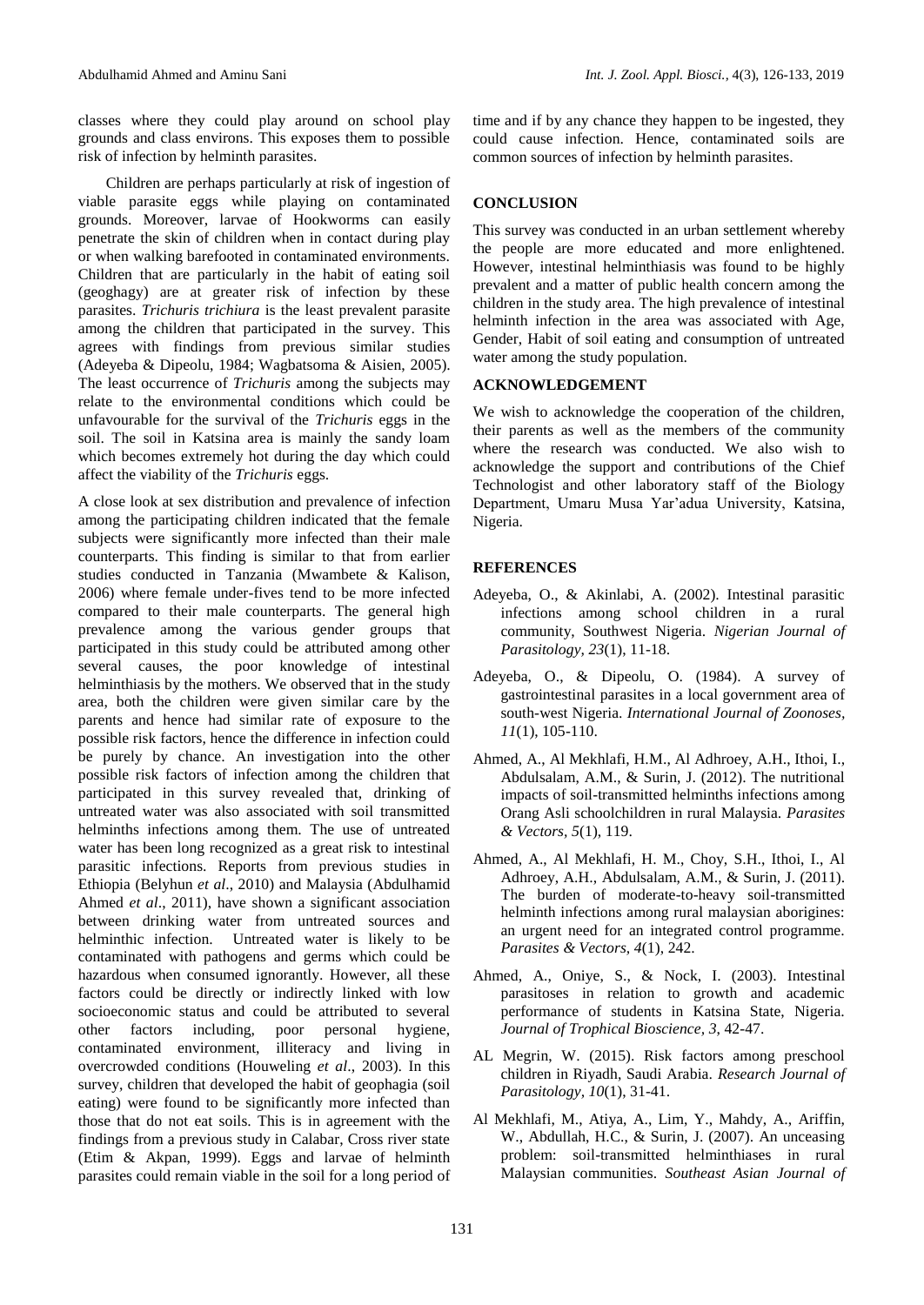*Tropical Medicine and Public Health, 38*(6), 998- 1007.

- <span id="page-6-7"></span>Al Mekhlafi, M.H., Surin, J., Atiya, A., Ariffin, W., Mahdy, A.M., & Abdullah, H.C. (2008). Anaemia and iron deficiency anaemia among aboriginal schoolchildren in rural Peninsular Malaysia: an update on a continuing problem. *Transactions of the Royal Society of Tropical Medicine and Hygiene, 102*(10), 1046-1052.
- <span id="page-6-12"></span>Albonico, M., Ramsan, M., Wright, V., Jape, K., Haji, H., Taylor, M., Bickle, Q. (2002). Soil-transmitted nematode infections and mebendazole treatment in Mafia Island schoolchildren. *Annals of Tropical Medicine & Parasitology, 96*(7), 717-726.
- <span id="page-6-1"></span>Aleka, Y., Tamir, W., Birhane, M., & Alemu, A. (2015). Prevalence and Associated Risk Factors of Intestinal Parasitic Infection among Underfive Children in University of Gondar Hospital, Gondar, Northwest Ethiopia. *Biomedical Research and Therapy, 2*(08), 347-353.
- <span id="page-6-22"></span>Belyhun, Y., Medhin, G., Amberbir, A., Erko, B., Hanlon, C., Alem, A., Davey, G. (2010). Prevalence and risk factors for soil-transmitted helminth infection in mothers and their infants in Butajira, Ethiopia: a population based study. *BMC Public Health, 10*(1), 21.
- <span id="page-6-3"></span>Bolbol, A. (1992). Risk of contamination of human and agricultural environment with parasites through reuse of treated municipal wastewater in Riyadh, Saudi Arabia. *Journal of Hygiene, Epidemiology, Microbiology, and Immunology, 36*(4), 330-337.
- <span id="page-6-20"></span>Chan, M., Guyatt, H., Bundy, D.A., & Medley, G. (1994). The development and validation of an age-structured model for the evaluation of disease control strategies for intestinal helminths. *Parasitology, 109*(3), 389-396.
- <span id="page-6-18"></span>Chan, M.S. (1997). The global burden of intestinal nematode infections-fifty years on. *Parasitology Today, 13*(11), 438-443.
- <span id="page-6-16"></span>Cheesbrough, M. (2006). *District laboratory practice in tropical countries*: Cambridge university press.
- <span id="page-6-13"></span>Crompton, D. (1985). Life history and development of Ascaris lumbricoides and the persistence of human ascariasis. *Ascariasis and its Health Significance*, 9-23.
- <span id="page-6-9"></span>Crompton, D., & Whitehead, R. (1993). Hookworm infections and human iron metabolism. *Parasitology, 107*(S1), S137-S145.
- <span id="page-6-24"></span>Etim, S., & Akpan, P. (1999). Studies on geophagy as a risk factor for geohelminthiasis in Calabar, Nigeria. *Nigerian Journal of Parasitology, 20*, 91-98.
- <span id="page-6-23"></span>Houweling, T.A., Kunst, A.E., & Mackenbach, J.P. (2003). Measuring health inequality among children in developing countries: does the choice of the indicator of economic status matter? *International Journal for Equity in Health, 2*(1), 8.
- <span id="page-6-15"></span>Jelliffe, D.B., & Organization, W.H. (1966). The assessment of the nutritional status of the community (with special reference to field surveys in developing regions of the world.1-271.
- <span id="page-6-2"></span>Jiero, S., Ali, M., Pasaribu, S., & Pasaribu, A.P. (2015). Correlation between eosinophil count and soiltransmitted helminth infection in children. *Asian Pacific Journal of Tropical Disease, 5*(10), 813-816.
- <span id="page-6-14"></span>Kirwan, P., Asaolu, S., Abiona, T., Jackson, A., Smith, H., & Holland, C. (2009). Soil-transmitted helminth infections in Nigerian children aged 0-25 months. *Journal of Helminthology, 83*(3), 261-266.
- <span id="page-6-6"></span>Luka, S., Ajogi, I., & Umoh, J. (2000). Helminthosis among primary school children in Lere local government area Kaduna State, Nigeria. *Nigerian Journal of Parasitology, 21*(1), 109-116.
- <span id="page-6-17"></span>Margolis, L., Esch, G., Holmes, J., Kuris, A., & Schad, G. (1982). The use of ecological terms in parasitology (report of an ad hoc committee of the American Society of Parasitologists). *The Journal of Parasitology, 68*(1), 131-133.
- <span id="page-6-0"></span>Mehraj, V., Hatcher, J., Akhtar, S., Rafique, G., & Beg, M.A. (2008). Prevalence and factors associated with intestinal parasitic infection among children in an urban slum of Karachi. *PloS One, 3*(11), e3680.
- <span id="page-6-5"></span>Miguel, E., & Kremer, M. (2004). Worms: identifying impacts on education and health in the presence of treatment externalities. *Econometrica, 72*(1), 159-217.
- <span id="page-6-21"></span>Mwambete, K., & Kalison, N. (2006). Prevalence of intestinal helminthic infections among underfives and knowledge on helminthiases among mothers of the underfives in Dares Salaam, Tanzania. *East African Journal of Public Heath,3(1),*1*-*11.
- <span id="page-6-10"></span>Nmorsi, O., Isaac, C., Aashikpelokhai, I., & Ukwandu, N. (2009). Geohelminthiasis among Nigerian preschool age children. *International Journal of Medicine and Medical Sciences, 1*(10), 407-411.
- <span id="page-6-4"></span>Novianty, S., Dimyati, Y., Pasaribu, S., & Pasaribu, A. P. (2018). Risk factors for soil-transmitted helminthiasis in preschool children living in farmland, North Sumatera, Indonesia. *Journal of Tropical Medicine, 2018*.
- <span id="page-6-11"></span>Nwosu, A. (1981). The community ecology of soiltransmitted helminth infections of humans in a hyperendemic area of southern Nigeria. *Annals of Tropical Medicine & Parasitology, 75*(2), 197-203.
- <span id="page-6-19"></span>O'lorcain, P., & Holland, C. (2000). The public health importance of Ascaris lumbricoides. *Parasitology, 121*(S1), S51-S71.
- <span id="page-6-8"></span>Onadeko, M., & Ladipo, O. (1989). Intestinal parasitic infestation in rural communities: a focus for primary health care in Nigeria. *African Journal of Medicine and Medical Sciences, 18*(4), 289-294.